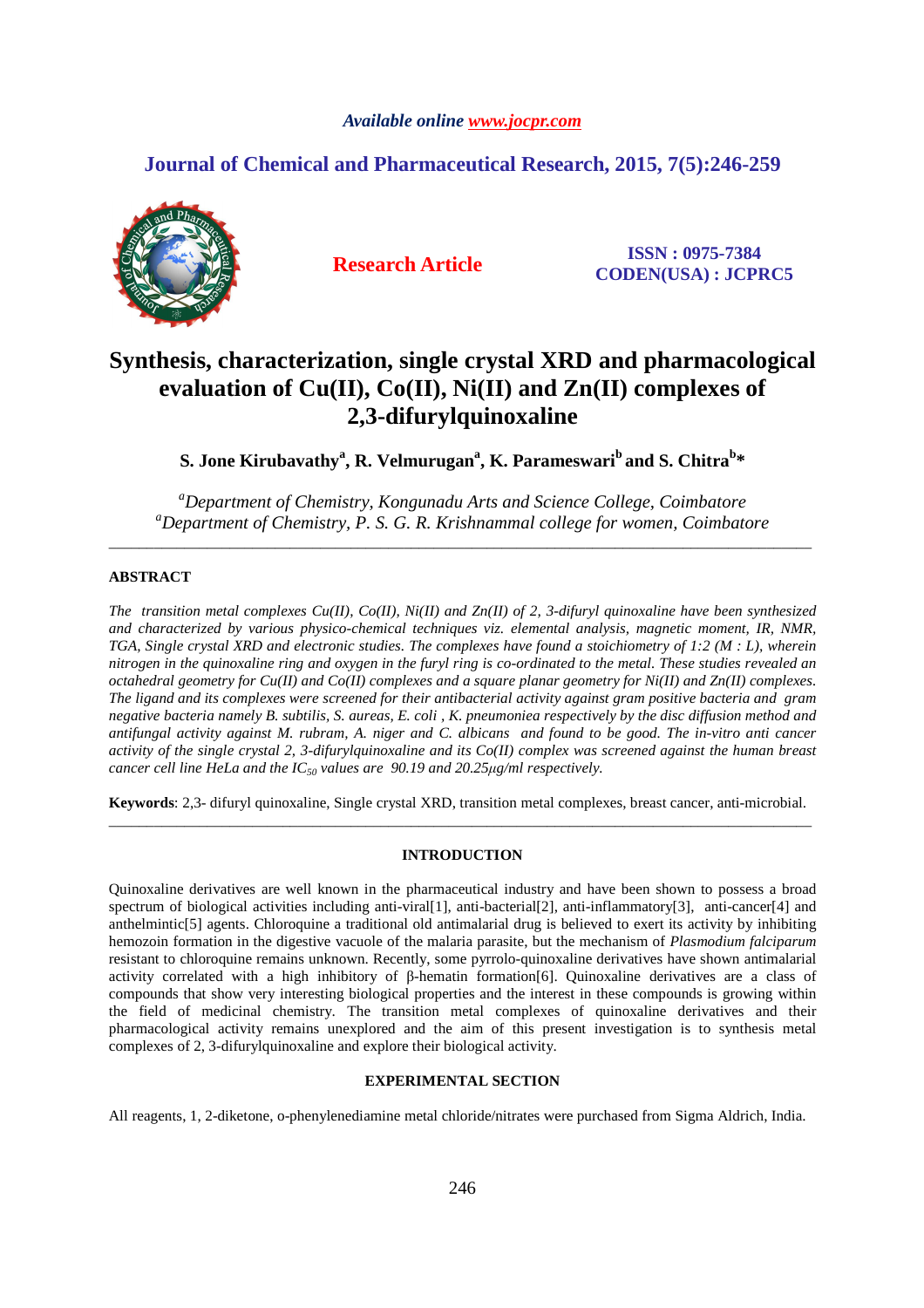#### *2.2. Physical Measurements*

# **2.2. Instrumentation**

Microanalytical data of the compounds were recorded in the *ElementarVario EL III* CHN Analyser. Metal estimations were determined complexometrically by standard EDTA titration. The FT-IR spectra of the samples were recorded on a *Shimadzu* spectrophotometer in 4000-400 cm<sup>-1</sup>.<sup>1</sup>H NMR(300 MHz) and <sup>13</sup>C NMR (400 MHz) were recorded using *Jeol* 400 MHz Spectrometer with DMSO -d<sup>6</sup> was used as a solvent and TMS as an internal standard. The UV-Visible spectra were recorded on an *Elico SL 159* UV-Vis Spectrophotometer. Magnetic susceptibility measurements of the complexes were carried out by *Guoy balance* using copper sulphate as the calibrant. The magnetic susceptibility of the metal complexes were calculated using the relation  $\mu_{\text{eff}}=2.828(\chi_m T)^{1/2}BM$  where  $\chi_m$  is the molar susceptibility corrected using Pascal's constants for diamagnetism of all atoms in the compounds. The molar conductance of the complexes was measured using a S*ystronics* conductivity bridge at room temperature in DMSO solution. The thermal behavior of the complexes was studied using Perkin *Elmer STA 6000*thermoanalyser. EPR spectrum of Cu(II) complex was recorded at room temperature on an *ESR-JEOL-12* spectrometer using the DPPH as the g-marker. The antimicrobial activities of the ligand and its complexes were carried out by disc diffusion method. The *in-vitro* anticancer activity were carried out using MTT assay.

*\_\_\_\_\_\_\_\_\_\_\_\_\_\_\_\_\_\_\_\_\_\_\_\_\_\_\_\_\_\_\_\_\_\_\_\_\_\_\_\_\_\_\_\_\_\_\_\_\_\_\_\_\_\_\_\_\_\_\_\_\_\_\_\_\_\_\_\_\_\_\_\_\_\_\_\_\_\_*

#### *2.3. Synthesis of ligand*

o-phenylenediamine and furil were dissolved in the mixture of solvents (ethanol/water (1:1)). A catalytic amount of iodine was added and the mixture was kept in microwave oven and irradiated for three minutes using microwave oven (Scheme.1). The reaction was monitored by TLC. After completion of the reaction, dichloromethane (10 mL) was added to the reaction mixture and it was then washed successively with 5% sodium thiosulphate solution (2 mL) and brine (2 mL). The organic layer was dried with anhydrous sodium sulphate and concentrated. No column chromatography was needed for the purification of the products and pure products were isolated through crystallization by using the solvent mixture dichloromethane-hexane [7]

**Scheme 1**: Synthesis of 2, 3-difurylquinoxaline



#### *2.4. Synthesis of complexes*

An ethanolic solution of metal chloride/nitrate and 2, 3-difurylquinoxaline were refluxed for 5h. After completion of the reaction, the complexes (Scheme 2) obtained was filtered, washed with ether and dried.

### *2.5. Determination of X-Ray crystal structure of 2,3-difurylquinoxaline*

X-ray diffraction for the ligand 2,3-difurylquinoxaline was made on a *Bruker APEX CCD-II* area detector diffractometer with graphite monochromated*Mo-Ka* radiation ( $\lambda = 0.71073$  Å). The crystal structure was solved by direct methods. Structure refinements were performed by full matrix least squares procedures using SHELXL-97 on  $F^2$  [8, 9]

# *2.6. Antimicrobial activity*

The antibacterial activity of the ligand and the metal complexes were screened for gram positive bacteria and gram negative bacteria namely *B.subtilis, S. aureas, E. coli*, *K. pneumoniea* respectively by the disc diffusion method using agar nutrient as the medium. The antifungal activities were screened for the organisms *M. rubram, A. niger* and *C. albicans* by the disc diffusion method cultured on potato dextrose agar as medium. The plate was incubated 24h for bacteria and 72h for fungi. During this period, the test solution diffused and the growth of the inoculated microorganisms was affected. The inhibition zone was developed, at which the concentration was noted [10-12].

### *2.7. Anticancer activity- Cell treatment procedure and MTT assay*

The monolayer cells were detached with trypsin-ethylenediaminetetraacetic acid (EDTA) to make single cell suspensions and viable cells were counted using a hemocytometer and diluted with medium containing 5% FBS to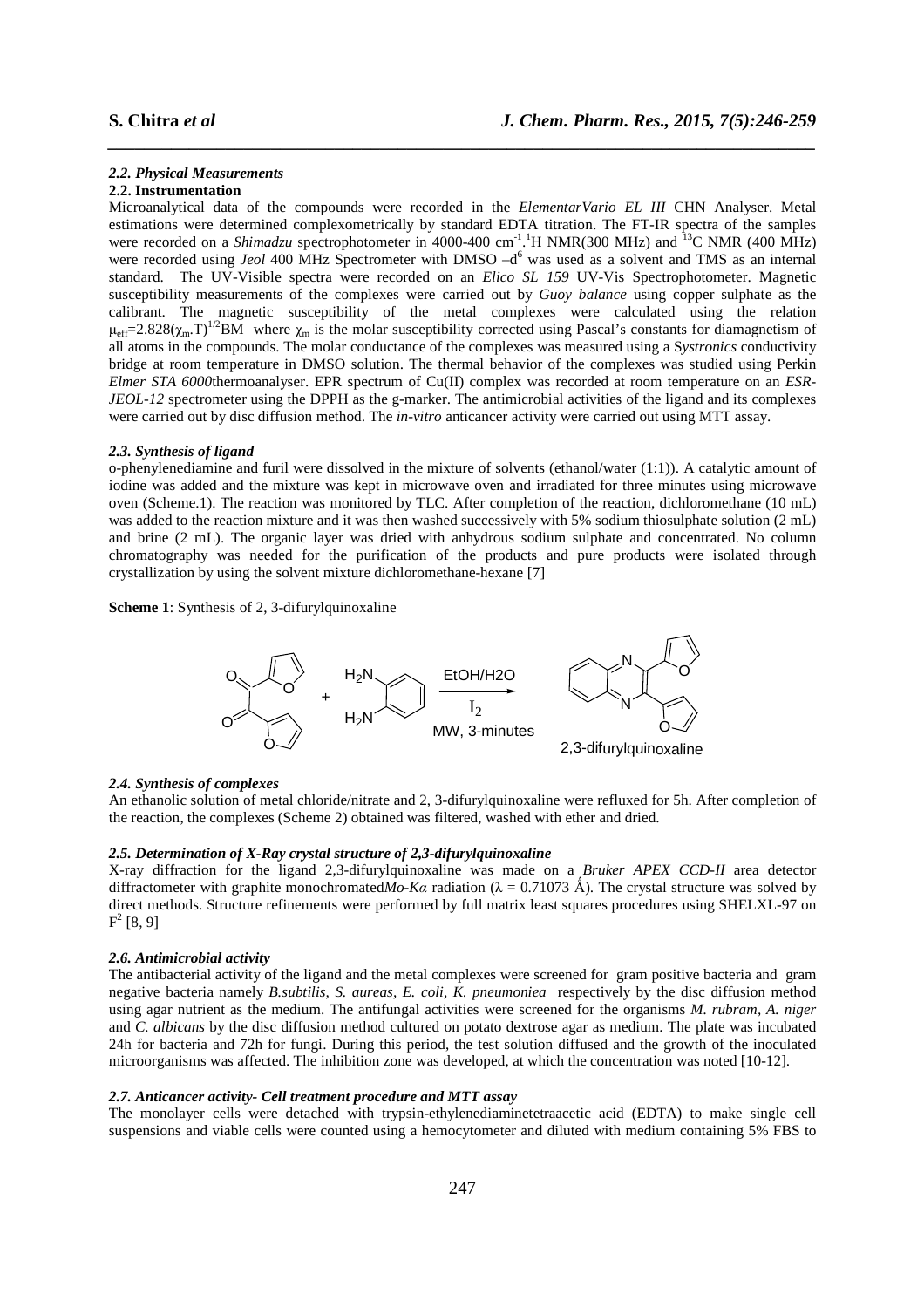give final density of  $1 \times 10^5$  cells/mL. Cell suspensions were seeded into 96-well plates at plating density of 10,000 cells/well and incubated to allow for cell attachment at 37<sup>º</sup>C. After 24 h, the cells were treated with serial concentrations of the test samples. They were initially dissolved in DMSO and diluted to twice the desired final maximum test concentration with serum free medium. Additional four, 2 fold serial dilutions were made to provide a total of five sample concentrations. Aliquots of 100  $\mu$ L of these different sample dilutions were added to the appropriate wells already containing 100 µL of medium, resulted the required final sample concentrations. Following drug addition, the plates were incubated for an additional 48 h at  $37^{\circ}$ C. The medium containing without samples was served as control and triplicate was maintained for all concentrations.

*\_\_\_\_\_\_\_\_\_\_\_\_\_\_\_\_\_\_\_\_\_\_\_\_\_\_\_\_\_\_\_\_\_\_\_\_\_\_\_\_\_\_\_\_\_\_\_\_\_\_\_\_\_\_\_\_\_\_\_\_\_\_\_\_\_\_\_\_\_\_\_\_\_\_\_\_\_\_*



3-[4,5-dimethylthiazol-2-yl]2,5-diphenyltetrazolium bromide (MTT) is a yellow water soluble tetrazolium salt. A mitochondrial enzyme in living cells, succinate-dehydrogenase, cleaves the tetrazolium ring, converting the MTT to an insoluble purple formazan. Therefore, the amount of formazan produced is directly proportional to the number of viable cells. After 48 h of incubation, 15 µL of MTT (5 mg/mL) in phosphate buffered saline (PBS) was added to each well and incubated at  $37^{\circ}$ C for 4 h. The medium with MTT was then flicked off and the formed formazan crystals were solubilized in 100 µL of DMSO and then measured the absorbance at 570 nm using micro plate reader. The % cell inhibition was determined using the formula, % cell Inhibition =  $100 -$  Abs (sample)/Abs (control) × 100. Nonlinear regression graph was plotted between % cell inhibition and  $log_{10}$  (concentration) and IC<sub>50</sub> was determined using graph pad prism software.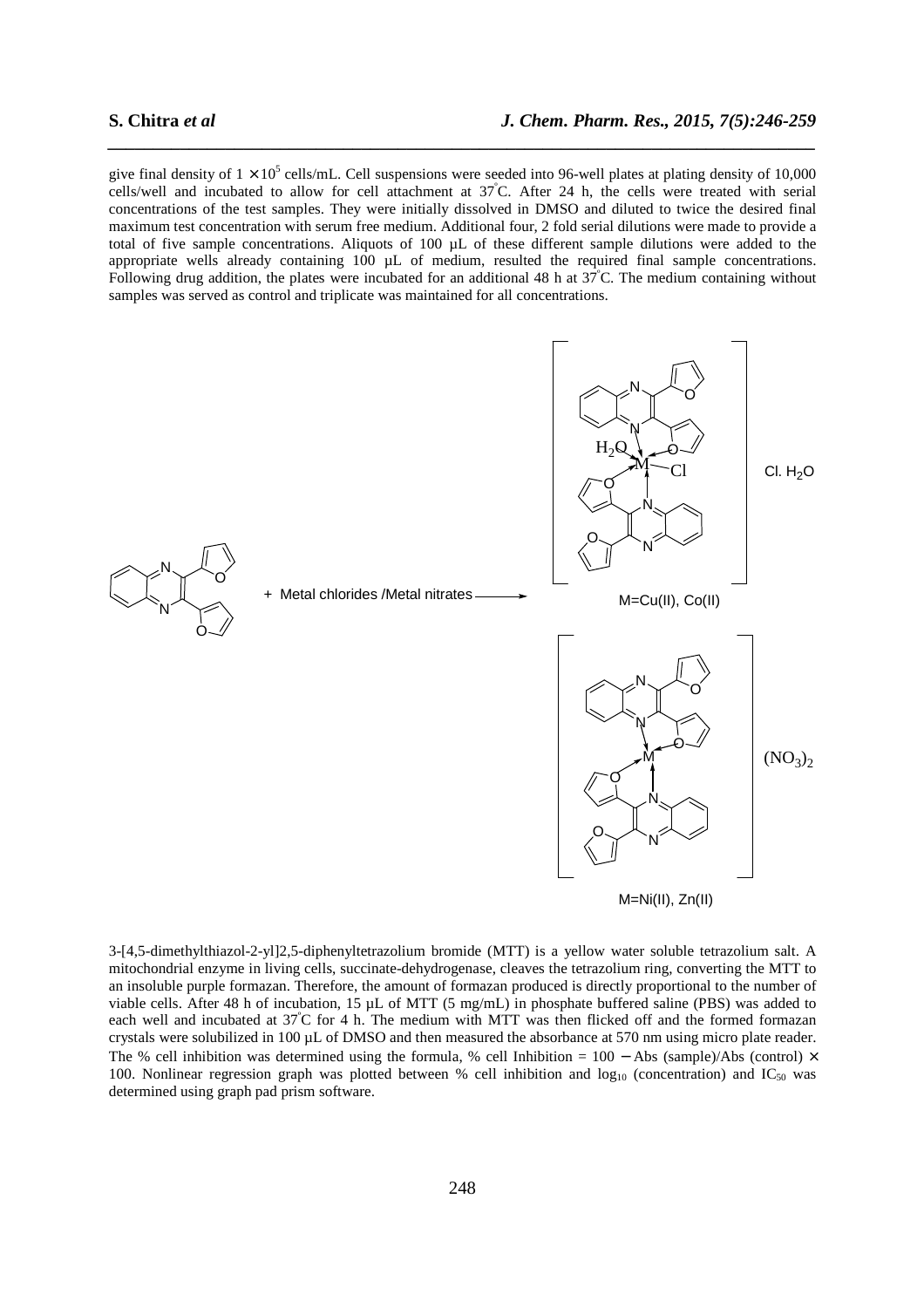# **RESULTS AND DISCUSSION**

*\_\_\_\_\_\_\_\_\_\_\_\_\_\_\_\_\_\_\_\_\_\_\_\_\_\_\_\_\_\_\_\_\_\_\_\_\_\_\_\_\_\_\_\_\_\_\_\_\_\_\_\_\_\_\_\_\_\_\_\_\_\_\_\_\_\_\_\_\_\_\_\_\_\_\_\_\_\_*

#### *3.1. The Ligand*

2,3-difurylquinoxaline(Figure 1) is formed via the condensation of the diketone and 1, 2-diamine. The analytical data of the ligand is in good agreement with those of the calculated formula(Table 1).



**Figure 1. The structural diagram of the ligand** 

The <sup>1</sup>H NMR spectrum of the ligand(Figure 2) 2,3-difurylquinoxaline revealed its formation by the presence of aromatic protons in the quinoxaline ring at  $\delta$  7.9 and  $\delta$  8.1 ppm. The signals at  $\delta$  6.7 and  $\delta$  7.8 ppm corresponds to the protons in the furyl ring attached to the quinoxaline moiety.



**Figure 2. <sup>1</sup>H NMR Spectrum of the ligand 2,3-difurylquinoxaline**

The chemical shifts for carbons of (-N=C-) in the quinoxaline ring was observed at 142 ppm. The signal observed at 144.9 ppm corresponds to the carbon where the furyl is attached. The spectrum showed peaks at 112.8-150.3ppm and 128.6-130.8 ppm corresponding to carbons of the furyl and phenyl ring respectively. The <sup>13</sup>C NMR spectrum of the ligand is shown in Figure 3.

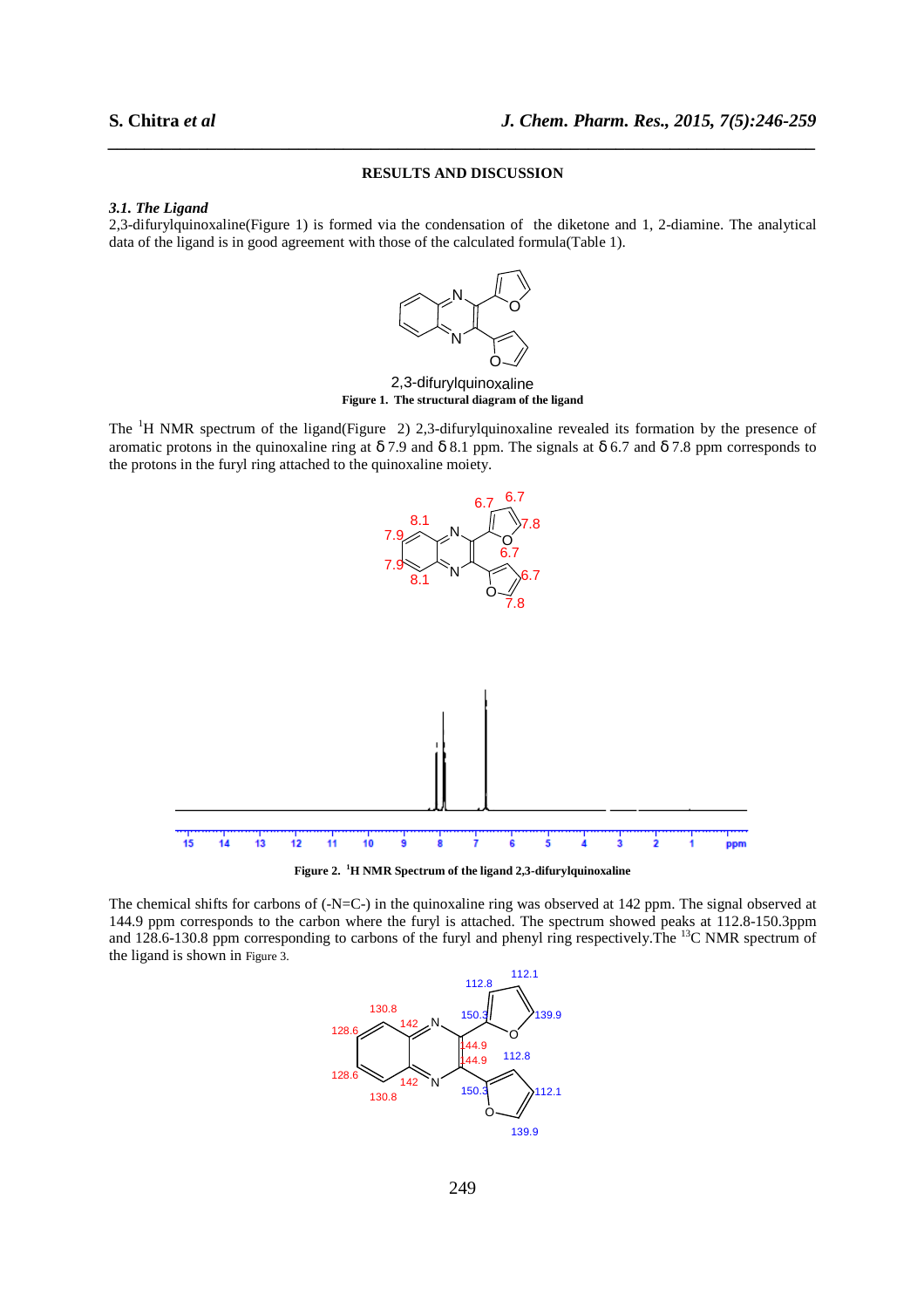

**Figure 3. <sup>13</sup>C NMR Spectrum of the ligand 2,3 -difurylquinoxaline** 

Single Crystal X-Ray studies of 2, 3-difuryl quinoxaline( $C_{16}H_{10}N_2O_2$ ) confirms its structure. It crystallises in orthorhombic space group Pna21 with the unit cell dimensions  $a = 15.6578$  (13)Å,  $b = 16.8802$  (12)Å,  $c = 4.6970$  $(3)$ Å,  $Z = 4$ . The crystal structure was solved by direct methods and refined by full matrix least squares procedures to a final R value of 0.0372 with 3009 observed reflections. The crystal has a volume of  $1241.45(16)$  $\AA$ <sup>3</sup>. The ORTEP diagram of the ligand 2, 3-difurylquinoxaline is shown in Figure 4.



**Fig. 4 ORTEP diagram of the ligand 2, 3-difurylquinoxaline** 

Further insight concerning the structure of the ligand is obtained from IR and UV-Visible measurements which will be discussed with its metal complexes.

#### *3.2. Metal Complexes*

The chemical behaviour of the ligand towards transition metals like  $Co(II)$ , Ni(II),  $Cu(II)$  and  $Zn(II)$  were studied. When a mixture of the ligand 2, 3-difurylquinoxaline and metal chlorides/nitrates in ethanol were made to react, a change in colour was observed and the complex gets precipitated. The products were purified and gave elemental analyses compatible with the suggested formulae given in Table 1. On the basis of the elemental analysis data(Table 1), all the complexes have the general composition  $[ML_2(OH_2)Cl]Cl.H_2O$  where M=Co, Cu and  $[ML_2](NO_3)_2$  where M=Ni(II), Zn(II). The obtained complexes are powder solids which are stable in air and decompose above 300°C. The confirmation of the proposed structures of the ligand 2, 3-difurylquinoxaline with the metal salts was done using different physic-chemical methods shown below.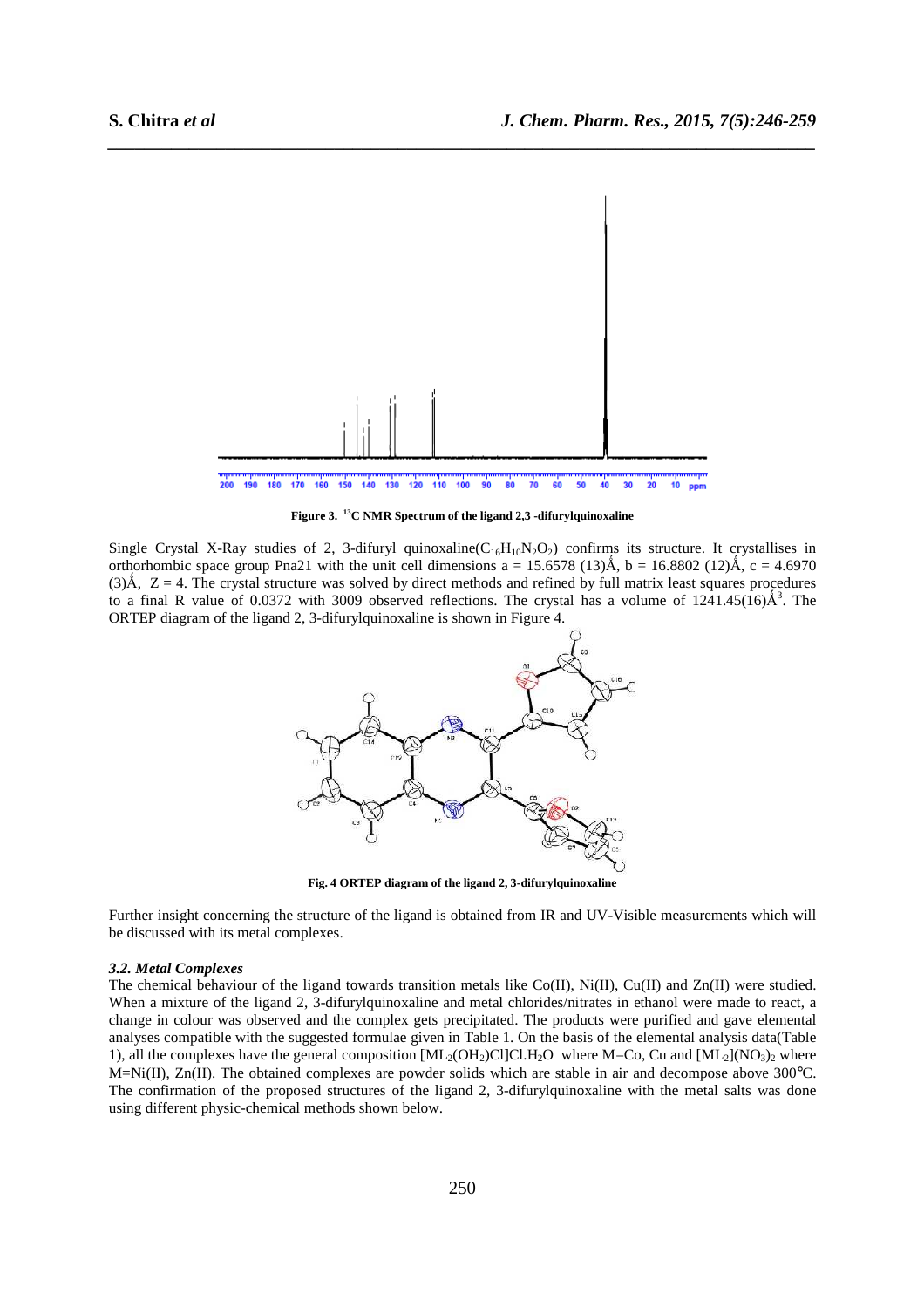| Compound               | м                        |              | н          |              | $\Lambda_{\rm m}$ | Mol. W |
|------------------------|--------------------------|--------------|------------|--------------|-------------------|--------|
| $C_{16}H_{10}N_2O_2$   | $\overline{\phantom{0}}$ | 73.27(73.26) | 3.84(3.80) | 10.68(10.65) |                   | 262.26 |
| $[CuL2(OH2)Cl]Cl2(H2O$ | 9.14(9.11)               | 55.30(55.29) | 3.48(3.51) | 8.06(8.04)   | 94.3              | 695.01 |
| $[CoL2(OH2)Cl]Cl.H2O$  | 8.54(8.57)               | 55.67(55.69) | 3.50(3.53) | 8.12(8.13)   | 89.5              | 690.40 |
| $[NiL_2](NO_3)$        | 9.10(9.12)               | 59.57(59.56) | 3.12(3.15) | 10.85(10.84) | 105.              | 645.22 |
| $[ZnL_2](NO_3)_2$      | 10.03(10.07)             | 58.96(58.93) | 3.09(3.10) | 10.74(10.77) | 112.6             | 651.92 |

*\_\_\_\_\_\_\_\_\_\_\_\_\_\_\_\_\_\_\_\_\_\_\_\_\_\_\_\_\_\_\_\_\_\_\_\_\_\_\_\_\_\_\_\_\_\_\_\_\_\_\_\_\_\_\_\_\_\_\_\_\_\_\_\_\_\_\_\_\_\_\_\_\_\_\_\_\_\_* **Table 1: Analytical data of the ligand 2,3-difurylquinoxaline and its complexes** 

#### *3.2.1. Molar Conductivities of metal complexes*

Molar conductance measurements of the complexes carried out using DMF as solvent at the concentration of  $10^{-3}$ M, indicating electrolytic behavior of the complexes and conductivity values were found in the range  $84-120\Omega^{-1}$ cm<sup>2</sup>mol<sup>-</sup>  $^{1}[13]$ .

### *3.2.2. IR spectra and mode of binding*

The infrared spectra assignment of the proposed structures of the complexes was made through consideration of the infrared spectra. The IR spectra of the free ligand and metal complexes (Table 2) were carried out in the range 4000- 400cm<sup>-1</sup>. The IR spectrum of the ligand shows a peak at 1648cm<sup>-1</sup> which corresponds to  $\gamma_{C=N}$  in the quinoxaline ring,  $\gamma_{C-0}$  in the furyl ring appears at 1148 cm<sup>-1</sup>. On complexation, there are two types of  $\gamma_{C=N}$  found one co-ordinated and the other remains unco-ordinated. The stretching frequency of the  $\gamma_{C=N}$  in the quinoxaline ring which is co-ordinated to the metal is shifted to lower frequencies  $1600 \text{cm}^{-1}$  to  $1634 \text{cm}^{-1}$  and there is a band at and around  $1648 \text{cm}^{-1}$  which corresponds to  $\gamma_{C=N}$  in the quinoxaline ring that is not co-ordinated to the metal. This proves that there are two types of  $\gamma_{\text{C-N}}$  present in the complex one is co-ordinated to the metal and the other remains unco-ordinated. Likewise the C-O in the furyl ring shifts to lower frequencies  $1111 \text{ cm}^{-1}$  to  $1143 \text{ cm}^{-1}$ . From IR spectra it is proved that the coordination sites are 'N' in the quinoxaline ring and 'O' in the furyl ring [14, 15]. This can be visualized much better in the atom numbering scheme from single crystal XRD of the ligand where N2 and O1 are found to be the coordination sites and not N1 and O2 which are found to be in different plane.

The infrared wavenumbers(cm<sup>-1</sup>) and tentative band assignments for the synthesized ligand(2,3-difuryl quinoxaline) and its metal complexes are given in Table 2. The bands around  $3300 \text{cm}^{-1}$  in Cu(II) and Co(II) complexes shows the presence of water in the complex. The thermal gravimetric studies also proves its nature of water molecule as lattice or co-ordinated. In the far IR spectra of all the complexes, the non-ligand bands observed at  $450-465 \text{cm}^{-1}$  region assigned to γM-N stretch. Conclusive evidence regarding the bonding of oxygen to the metal ions is provided by the occurrence of bands at  $504-517$ cm<sup>-1</sup> region due to γM-O.

| Compound             | $\gamma H_2$ O | $vC=N_{\rm co\text{-}ord}$ | $\gamma C = N_{\text{unco-ord}}$ | $V \propto \frac{1}{\Omega_{\text{co-ord}}}$ | $\gamma C$ -O <sub>unco-ord</sub> | $vM-N$          | $vM-O$         |
|----------------------|----------------|----------------------------|----------------------------------|----------------------------------------------|-----------------------------------|-----------------|----------------|
| $C_{16}H_{10}N_2O_2$ | -              | -                          | 1648                             | $\blacksquare$                               | l 148                             | -               | $\blacksquare$ |
| CuL2(OH2)Cl]Cl.H2O   | 3333           | 1634                       | 1647                             | 1137                                         | 1148                              | 45 <sub>1</sub> | 504            |
| CoL2(OH2)Cl]Cl.H2O   | 3300           | 1604                       | 1648                             | 117                                          | l 147                             | 450             | 513            |
| $[NiL_2](NO_3)_2$    | -              | 1627                       | 1648                             | 1143                                         | .147                              | 446             | 514            |

 $[\text{ZnL}_2](\text{NO}_3)_2$  - 1635 1647 1128 1148 465 517

**Table 2. The infrared wavenumbers(cm-1) and tentative band assignments for the synthesized ligand(2,3-difuryl quinoxaline) and its metal complexes** 

# **3.2.3. Electronic spectral data**

The free ligand displayed absorption bands at 220 and 280nm. The shorter wavelength band is attributed to the high energy  $\pi$ - $\pi$ <sup>\*</sup> transition and the longer wavelength band was assigned to the n- $\pi$ <sup>\*</sup> transition within the C=N group. The observed magnetic moment of the Cu(II) complex is 1.79 BM and the electronic spectrum of the complex displays bands at 750nm, 580nm and 460nm which may be assigned to  ${}^{2}B_{1g} \rightarrow {}^{2}A_{1g}$  (v1), ${}^{2}B_{1g} \rightarrow {}^{2}B_{2g}(v2)$  and  ${}^{2}B_{1g} \rightarrow {}^{2}E_{g}$  respectively confirming the tetragonally distorted octahedral environment around the Cu(II) ion. Co(II) complex shows magnetic moment at 3.94 B. M. corresponding to three unpaired electrons. The electronic spectrum of the Co(II) complex displays three bands at 790nm, 650nm and 405 nm. These bands may be assigned to the following transitions  ${}^4T_{1g} \rightarrow {}^4T_{2g}(F)(v1)$ ,  ${}^4T_{1g} \rightarrow {}^4A_{2g}(F)(v2)$  and  ${}^4T_{1g} \rightarrow {}^4T_{1g}(P)(v3)$  respectively. The position of the bands suggest octahedral geometry of Co(II) complex. The electronic absorption spectra of Ni(II) complex consists of two bands at 580nm and 389nm assignable to  ${}^{1}A_{1g} \rightarrow {}^{1}T_{2g}$ and charge transfer transitions respectively. Observed transitions and the diamagnetic nature( $\mu=0$ ) of the complex suggests square planar geometry for Ni(II) complex[16, 17]. The observed magnetic moment and the electronic spectral data of the complexes are given in Table 3. The proposed geometry of the complexes and their 3D view are given in Figure 5 and 6.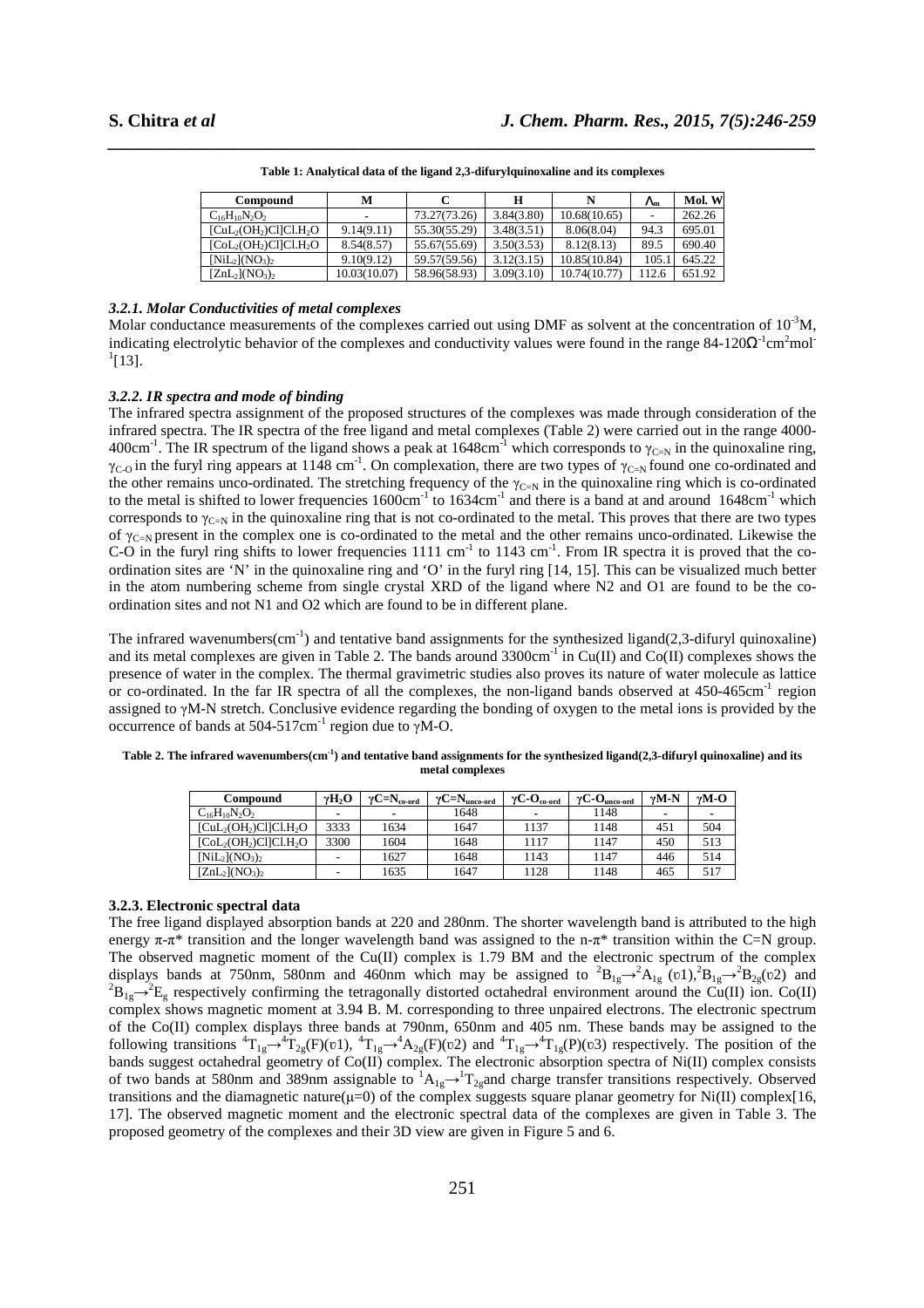| Compound               | Geometry      | $\mu_{\rm eff}$ | Band assignments                                                                                                                             | $\lambda_{\text{max}}(nm)$ |
|------------------------|---------------|-----------------|----------------------------------------------------------------------------------------------------------------------------------------------|----------------------------|
| $C_{16}H_{10}N_2O_2$   | ۰             |                 | $n-\pi^*$ ,                                                                                                                                  | 280                        |
|                        |               |                 | $\pi$ - $\pi$ *                                                                                                                              | 220                        |
|                        |               |                 |                                                                                                                                              | 750                        |
| $[CuL2(OH2)Cl]Cl2(H2O$ | Octahedral    |                 | 1.79 ${}^{2}B_{1g} \rightarrow {}^{2}A_{1g}((v1),$<br>${}^{2}B_{1g} \rightarrow {}^{2}B_{2g}(v2) {}^{2}B_{1g} \rightarrow {}^{2}E_{g}$       | 580                        |
|                        |               |                 |                                                                                                                                              | 460                        |
|                        |               |                 |                                                                                                                                              | 790                        |
| $[Col2(OH2)Cl]Cl.H2O$  | Octahedral    | 3.94            | ${}^{4}T_{1g} \rightarrow {}^{4}T_{2g}(F)(v1) \ {}^{4}T_{1g} \rightarrow {}^{4}A_{2g}(F)(v2) \ {}^{4}T_{1g} \rightarrow {}^{4}T_{1g}(P)(v3)$ | 650                        |
|                        |               |                 |                                                                                                                                              | 405                        |
| $[NiL_2](NO_3)_2$      |               | $\Omega$        | ${}^{1}A_{1g} \rightarrow {}^{1}T_{2g}$                                                                                                      | 580                        |
|                        | Square Planar |                 | <b>Charge Transfer</b>                                                                                                                       | 389                        |

*\_\_\_\_\_\_\_\_\_\_\_\_\_\_\_\_\_\_\_\_\_\_\_\_\_\_\_\_\_\_\_\_\_\_\_\_\_\_\_\_\_\_\_\_\_\_\_\_\_\_\_\_\_\_\_\_\_\_\_\_\_\_\_\_\_\_\_\_\_\_\_\_\_\_\_\_\_\_* **Table 3. The observed magnetic moment and the electronic spectral data of the complexes** 



**Figure 5. The proposed geometry of the complexes** 



**Figure 6. 3D view of the complexes**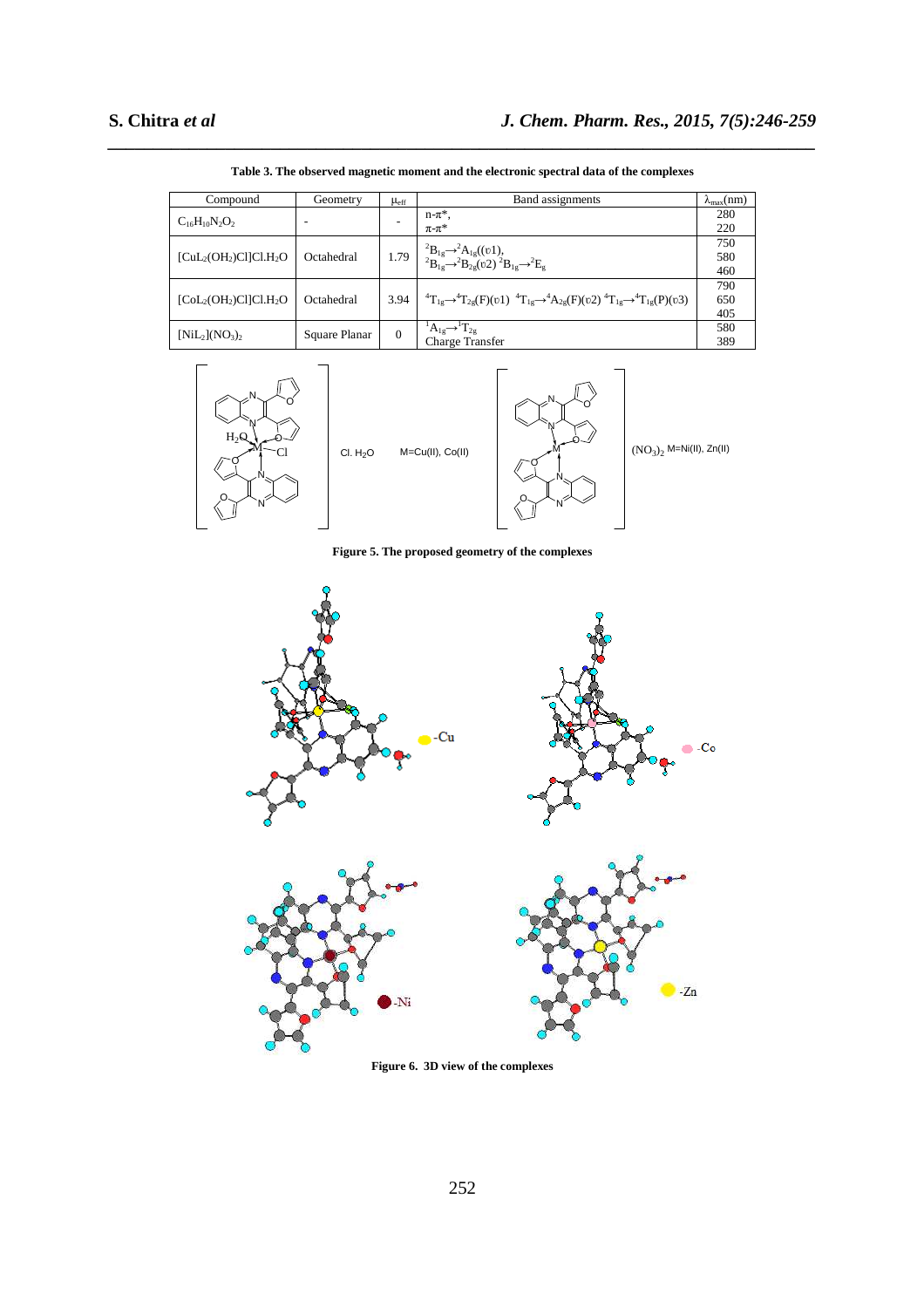#### **3.2.4. NMR Spectral data of Zn(II) complex**

Comparing the NMR spectral data of the ligand and the Zn(II) complex, the values of the carbon and hydrogen are deshielded which proves the formation of the complex. The  ${}^{1}H$  NMR and  ${}^{13}C$  NMR spectrum of Zn(II) complex is shown in Figure 7 and 8 respectively.

*\_\_\_\_\_\_\_\_\_\_\_\_\_\_\_\_\_\_\_\_\_\_\_\_\_\_\_\_\_\_\_\_\_\_\_\_\_\_\_\_\_\_\_\_\_\_\_\_\_\_\_\_\_\_\_\_\_\_\_\_\_\_\_\_\_\_\_\_\_\_\_\_\_\_\_\_\_\_*



**Figure 8. <sup>13</sup>C NMR spectrum of Zn(II) complex** 

#### **3.2.5. ESR Spectral Data of [CuL2Cl(H2O)]Cl. H2O complex**

g value of Cu(II) complex can be used to derive the ground state. In elongated octahedral and square planar complexes, the unpaired electron lies in the  $dx^2-y^2$  orbitals giving  ${}^2B_{1g}$  as the ground state with  $g_{11} > g_{\perp}$ . The low temperature EPR spectra of present complex(Fig. 9) is the indication of  $dx^2-y^2$  ground state (g<sub>11</sub>>g<sub>⊥</sub>> 2.03) and thus suggest a dominally tetragonal component. The analysis of spectra give  $g_{11}=2.33$  and  $g_{1}=2.09$ . The trend  $g_{11} > g_{1} > g_{1}$ 2.03 is observed for the complex under study indicates that the unpaired electron is localized in  $d_{x2-y2}$  orbital of the Cu(II) ion and the spectral features are characteristic for axial geometry. Tetragonal elongated geometry is thus confirmed for the above complex [18, 19]. The ESR spectrum of the complex is shown in Figure 9.

|  |  |  |  | Table 4. ESR parameters of $\text{[CuL}_2\text{Cl}(H_2O)\text{]Cl}.H_2O$ complex |  |  |  |  |  |  |  |
|--|--|--|--|----------------------------------------------------------------------------------|--|--|--|--|--|--|--|
|--|--|--|--|----------------------------------------------------------------------------------|--|--|--|--|--|--|--|

| Complex               | $g_{11}$ | g⊥   | $A_{11}$<br>$\mathbf{A}$<br>$-1$ | $g_{11}/A_{11}$ |      | $\alpha$ |
|-----------------------|----------|------|----------------------------------|-----------------|------|----------|
|                       |          |      | x10<br>cm                        | cm-1            |      |          |
| $[CuL2Cl(H2O)]Cl.H2O$ | 2.33     | 2.09 | 347                              | 69              | 4.83 |          |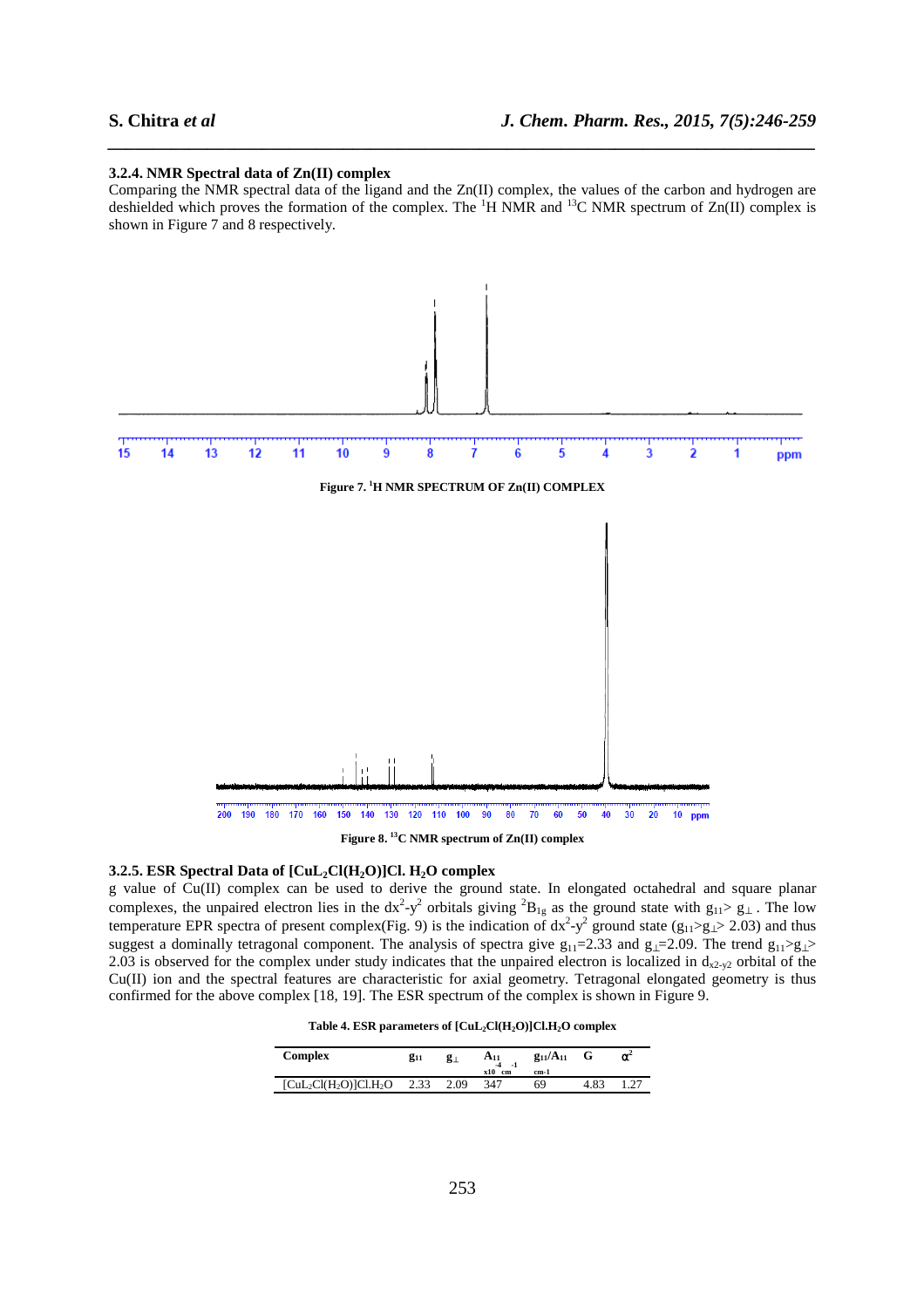

**Figure 9. ESR spectrum of[CuL2Cl(H2O)]Cl.H2O complex** 

### **3.2.6. Thermal Analysis**

The thermal degradation of the complexes were studied using thermogravimetric techniques and temperature range of 25-800°C. The thermal stability data are listed in Table 6. The data from the thermogravimeric analysis clearly indicated that the decomposition of the complexes proceeds in two or three steps. Water molecules were lost in between 50 and 200°C and metal oxides were formed above 600°C for all the complexes. In Cu(II) and Co(II) complexes, the removal of water can proceed in one or two steps. Cu(II) complex lost hydration water at 80.04°C and the co-ordinated water was lost at 169.64°C. Co(II) complex lost hydration water at 122.96°C. The decomposition was complete at ≥600°C for all the complexes. The decomposition steps with the temperature range and weight loss for all the complexes are given in Table 6 and the TGA/DTA spectrum of the complexes are given in Figure 10.

|                       |        |                | <b>Removed</b>                       | Wt. Loss       | <b>Residue</b> |            |
|-----------------------|--------|----------------|--------------------------------------|----------------|----------------|------------|
| Compound              | n*     | $T(^{\circ}C)$ | <b>Fragments</b>                     | $\frac{0}{0}$  | $\frac{0}{0}$  |            |
|                       |        |                |                                      | Calcd.         | Found          |            |
|                       |        | $35-100$       | $-H2O$                               | 02.58          | 02.50          |            |
| $[CuL2(OH2)Cl]Cl.H2O$ | П      | 150-250        | $-H2O$                               | 02.58          | 02.49          | CuO        |
|                       | Ш      | 260-700        | $-2NH_3$ , 2HCl, $C_{32}H_{12}$      | 72.36          | 72.25          |            |
| $[CoL2(OH2)Cl]Cl.H2O$ |        | $35 - 150$     | $-2H2O$                              | 05.21<br>05.15 |                | CoO        |
|                       | П      | 200-700        | $-2NH_3$ , 2HCl, $C_{32}H_{12}$      | 67.56          | 67.45          |            |
| $[NiL_2](NO_3)_2$     |        | 35-700         | All co-ordinated and uncoordinated   | 91.66          | 91.76          | <b>NiO</b> |
|                       |        |                | part of the complex in a single step |                |                |            |
| $[ZnL_2](NO_3)_2$     | 35-700 |                | All co-ordinated and uncoordinated   | 88.76          | 88.54          | ZnO        |
|                       |        |                | part of the complex in a single step |                |                |            |

**Table 6. The decomposition steps with the temperature range and weight loss for all the complexes** 

*\* number of decomposition steps*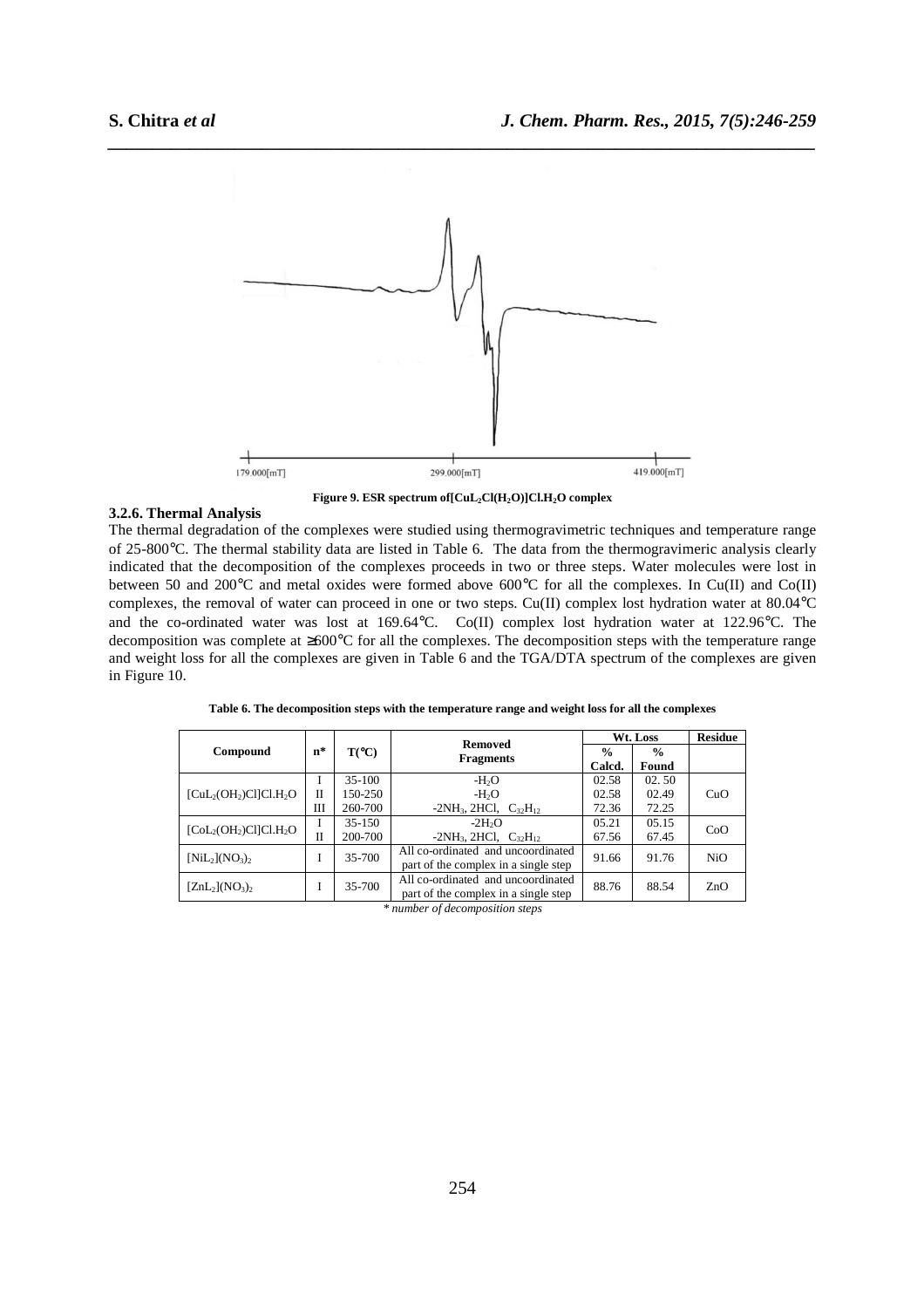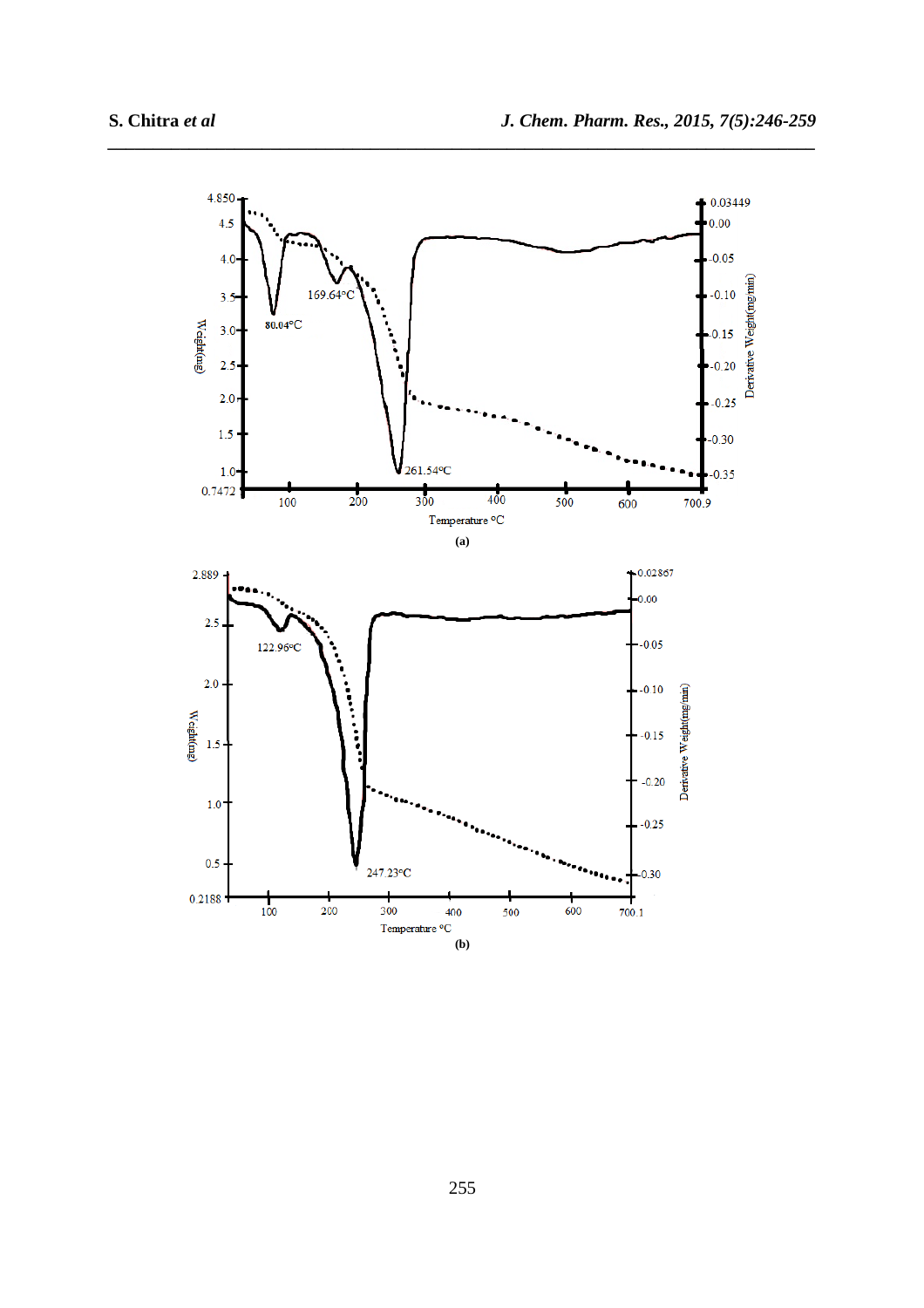

 **Figure 10. TGA/DTA spectrum of a)Cu(II) b) Co(II) c) Ni(II) d)Zn(II) complexes** 

## **4. Pharmacology**

# **4.1. Antibacterial activity**

The results of the antimicrobial activities are summarized in Table 7 and 8. DMSO is used as the negative control and amikacin, Ofloxacin and ciprofloxacin were used as the positive standards for antibacterial studies. Nystatin was used as a reference for antifungal activities. These compounds exhibit moderate to strong antimicrobial activity. Comparitively a better activity is found for bacteria rather than fungi. The copper complex shows a very good activity than the other complexes especially for the test organism *B. subtilis*. Only the activity of Zinc complex is moderate. The antifungal activity of the complexes are also very good. The nickel complex shows a very good activity against *M. rubram* and *A. niger*. The activity of the other complexes are also good and more than that of the ligand and the test standard in most of the cases. The increased activity of the complexes comparing the ligand can be explained based on the Overtone's concept and Tweedy's chelation theory [20, 21].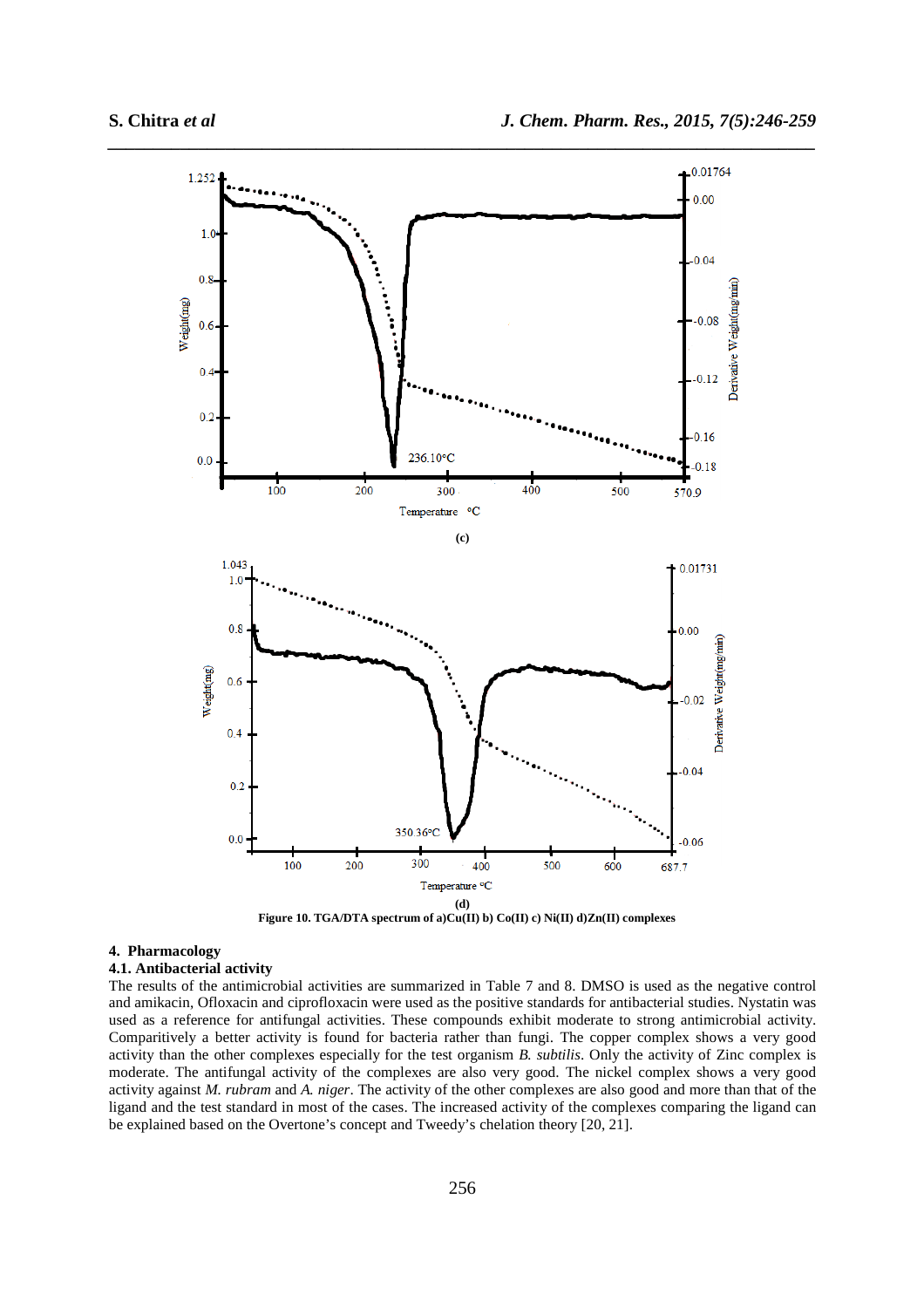

*\_\_\_\_\_\_\_\_\_\_\_\_\_\_\_\_\_\_\_\_\_\_\_\_\_\_\_\_\_\_\_\_\_\_\_\_\_\_\_\_\_\_\_\_\_\_\_\_\_\_\_\_\_\_\_\_\_\_\_\_\_\_\_\_\_\_\_\_\_\_\_\_\_\_\_\_\_\_* **Table 7: Antibacterial screening of the ligand and the complexes** 

**Table 8: Antifungal screening of the ligand and the complexes** 





*In vitro* cytotoxicity study was carried out for the ligand and the Co(II) complex against the human breast cancer cell line (MCF 7) by means of a colorimetric micro culture MTT assay which measures mitochondrial dehydrogenase activity as an indication of cell viability. It is evident that the number of cells decreased with an increase in the concentration of the ligand 2, 3-difuryl quinoxaline and complex as shown in Figure 11. The ligand showed moderate activity which is evidenced from low  $IC_{50}$  values (50% inhibitory concentration after exposure for 48 h in MTT assay) of 90.19µg/mL and the complex showed a good activity better than the ligand which is evident from the  $IC_{50}$  value of 20.25 µg/mL [22-24]. The cytotoxicity results of the ligand and the complex were analysed by means of cell viability curves and expressed with IC50 values in the studied concentration range from 0.1 to 100µM. It is to be noted that the ligands does not show any significant activity  $(IC_{50}>80 \mu M)$  which confirmed that the chelation of the ligands with the cobalt (II) ion is the only responsible factor for the observed cytotoxic property of the complexes.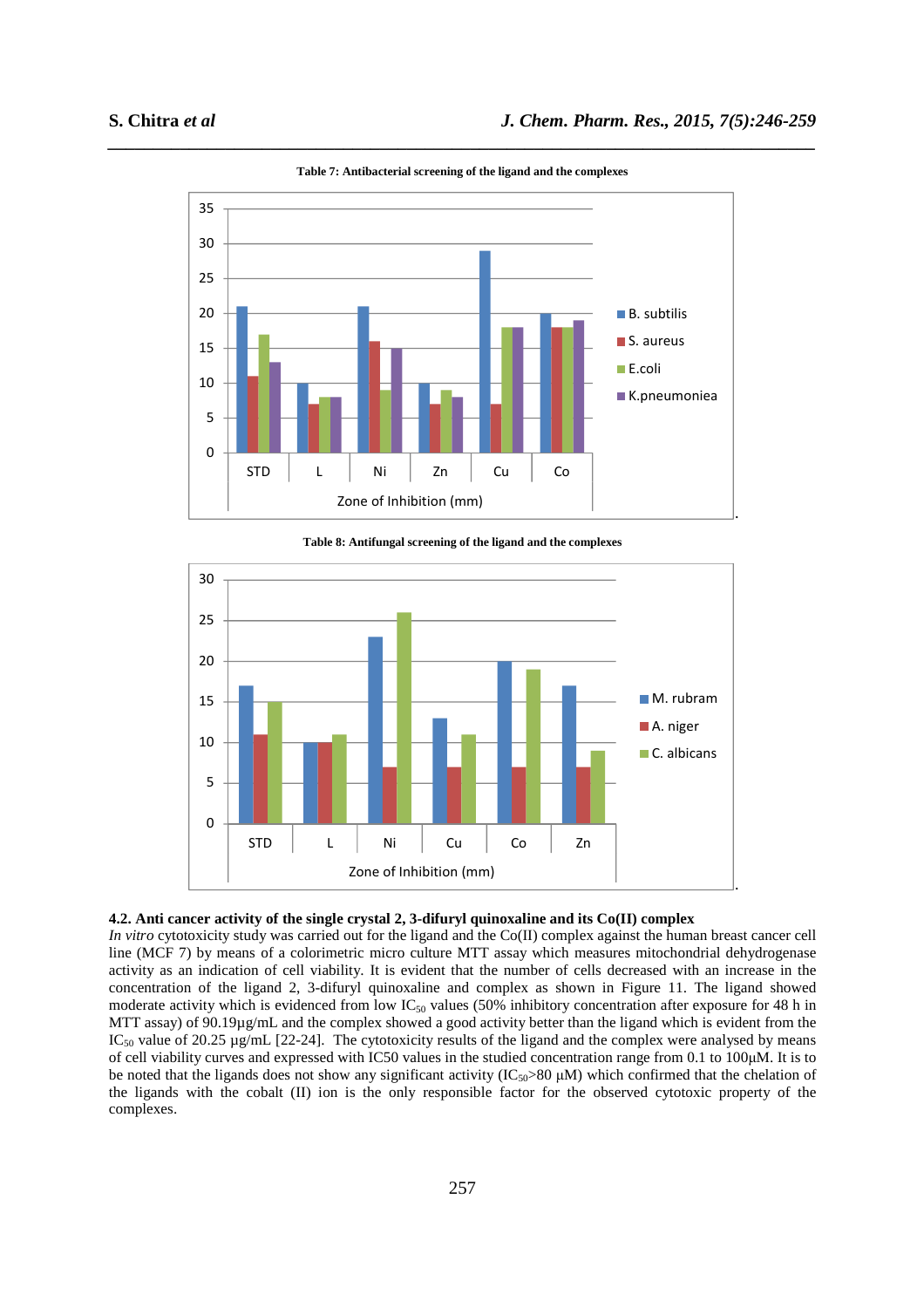

**Figure 11. %Growth inhibition of MCF-7 cell line as a function of concentration of the compounds** 

#### **CONCLUSION**

2, 3-difuryl quinoxaline was synthesized and the results of cytotoxic activity and antimicrobial activity data revealed that the compounds possess significant *in vitro* biological activity. The study would be a fruitful matrix for the development of 2,3-difuryl derivatives and its complexes for further bio-evaluation. The structure of the ligand and the complexes were characterized by NMR, IR and elemental analysis data and Single crystal XRD.

#### **Acknowledgement**

All authors thank the management of Kongunadu Arts and Science College and PSGR Krishnammal College for Women, Coimbatore for providing research facilities, SAIF STIC Cochin for the analytical data, Department of Biotechnology, KASC, Coimbatore to carry out the biological activities. One of the authors S. J. thanks UGC-Hyderabad (MRP No. 4995/14 (SERO-UGC) for financial support.

#### **REFERENCES**

[1] W Guo; H Jin; J Chen; F Chen; J Ding. *J. Braz. Chem. Soc.,* **2009,** 20, 1674-1679.

- [2] J Mazumder; R Chakraborty; S Sen; S Vadra; B De; TK Ravi. *Der. Pharm. Chim.,* **2009,** 1, 188-198.
- [3]D Shi; G Dou. *Molecules.,* **2008,** 38, 3329-3337.
- [4] MA Bogoyevitch; DP Fairlie. *Drug Discovery today.,* **2007,** 16, 622-633.
- [5] BV Subba Reddy; L Ramesh; JS Yadav. *Synlett.,* **2011,** 2, 169-172.
- [6]J Guillion; P Grellier; M Labaied; P Sonnet; JM Leger; P Dallemagne; N Lemaitre; F Pehourcq; J Rochette; C Sergheraert; C Jarry. *J . Med. Chem.,* **2004,** 47, 1997-2009.
- [7] B Debasish; M Sanghamitra; RR Robert; KB Bimal. *Molecules.,* **2010**, 15, 4207-4212.
- [8] GM Sheldrick. *Acta Cryst.,* **2008**, A64, 112-122.
- [9] OV Dolomanov; LJ Bourhis; RJ Gildea; JAK Howard; HJ Puschmann. *Appl. Cryst.,* **2009,** 42, 339-341.
- [10] PJ Crowley; C Lamberth; U Mueller; S Wendeborn; OA Sageot; J Williams; A Bartovic. *Tetrahedron Lett.,* **2010**, 51, 2652–2654.
- [11] LM Prescot; JP Harley; KA Donald. Microbiology, 6th ed, McGraw Hill, Manhattan, NY, USA, **2005;** 690– 696.
- [12] MJ Pelczar; ECS Chan; NR Krig. Text book of Microbiology,  $5<sup>th</sup>$  edition, Mc Graw-Hill publications, Newyork, 504-508.
- [13] WJ Geary. *Co-ord. Chem.Rev.,* **1971,** 7, 81-110.
- [14] RS Bhosale; SR Sarda; SS Ardhapure; WN Jadhav; SR Bhusare; RP Pawar. *Tetrahedron Lett.,* **2005**, 46, 7183–7186.
- [15] J Jesus Morales-Castallanos; K Hernandez; NS Cromez flores; OR Rodas-Snarez; J Peralta-Cruz. *Molecules.,* **2012,** 17, 5164-5176.
- [16] N Raman;YP Raja; A Kulandaisamy. *Proc. Indian Acad. Sci. (Chem. Sci.).,* **2001,** 113, 183-189.
- [17] N Raman; S Esthar; CA Thangaraj. *J. Chem. Sci.,* **2004,** 116, 209-213.
- [18]N Raman; S Ravichandran, C Thangaraja. *J. Chem. Sci.,* **2004,** 116, 215-219.